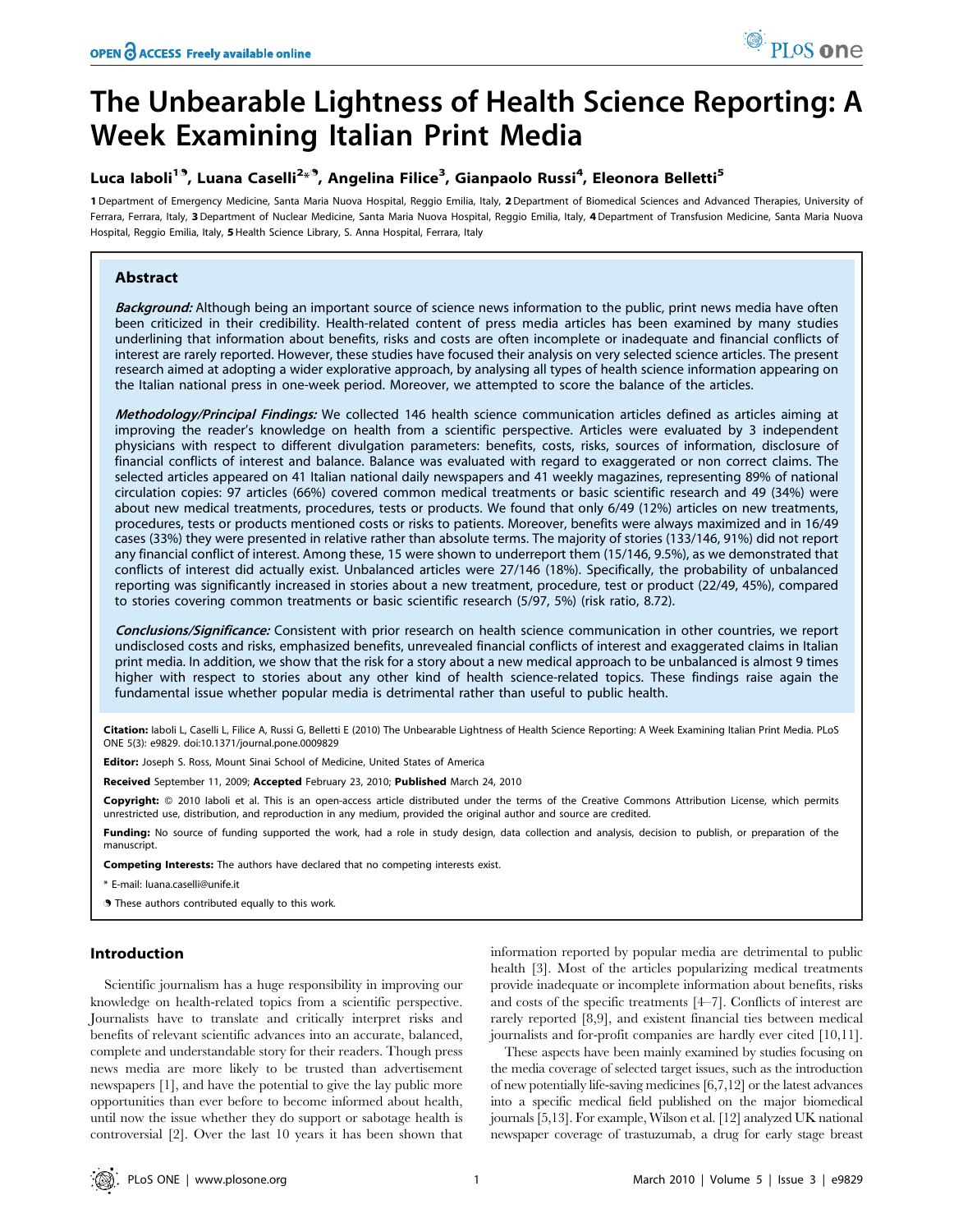cancer treatment and Bubela et al. [5] examined the accuracy of media coverage of genetic research by reviewing the reporting of single-gene discoveries in major daily newspapers in Canada, US, UK and Australia. These studies have also recently inspired the creation of Web site projects in Australia (http://www.mediadoctor. org.au/), Canada (http://www.mediadoctor.ca/), UK (http://nhs. uk/news/Pages/Newsindex.aspx) and US (http://HealthNewsReview. org/) specifically aiming to adopt a monitoring approach over health news media coverage by the major national news organizations. In a recent work [4], HealthNewsReview.org project confirmed the poor quality of health news media covering stories about new medical treatments, tests, products and procedures.

The aim of the present study was twofold: on one hand, we asked whether similar journalistic shortcomings may be observable also when taking into account articles dealing with health-related topics other than the introduction of new prescription drugs or the description of the hottest medical breakthroughs. On the other hand, we attempted to adopt a wider explorative approach with respect to previous studies by evaluating health news reporting by all (Italian) national newspapers.

We addressed these issues by analyzing all kinds of health-related articles (i.e., articles aiming at improving the reader's knowledge about health from a scientific perspective, thus dealing with basic scientific research, as well as medical treatments, tests, products or procedures) appearing on the Italian newspapers over one sample week. The articles were evaluated by health-professional coders with respect to different divulgation parameters [4]. Moreover, we attempted to evaluate whether the analyzed articles were unbalanced (i.e., containing exaggerated or non correct claims about the discussed topic) or not. In particular, we were interested in assessing whether articles covering new treatments, tests, products and procedures were significantly less balanced than articles reporting on other topics.

# Methods

Through Nograziepagoio (http://www.nograziepagoio.it), an organization similar to US No Free Lunch, dealing with conflicts of interest in health, a group of volunteer health professionals was recruited to collect the Italian national daily newspapers and weekly magazines listed in the Italian ADS print certification [Accertamenti Diffusione Stampa, 14], published over a sample one-week period. Sport newspapers were excluded from collection. The week was selected randomly: daily newspapers were collected from the 25th to the 31st of May 2008, whereas weekly magazines were collected during the following week (1–7 June 2008). We chose subsequent weeks so that, given their different publishing time, daily newspapers and weekly magazines likely covered the same news.

Volunteers, that were blind to the aim of the study, were then asked to perform a first rough article selection, by collecting from each newspaper all stories dealing with any kind of health-related topic. If the newspaper or magazine under review had an enclosed supplement on health, the instruction was to select it all. Then, one researcher (LI) performed the final selection, by specifically picking out, among the articles gathered by the volunteers, those properly meeting with the definition of health science communication articles, i.e., articles supposedly aiming at improving the reader's knowledge on health-related topics from a scientific perspective. Hence, obituaries, book reviews, articles about health ethics, politics or economy, readers' letters, reports on injuries, juridical and police inquiries, announcements of future conferences, wellbeing/fitness articles and medical advertisements were all discarded. Identical health science communication articles reported in different newspapers were counted as one.

The selected articles were first evaluated according to size, i.e., the space occupied in relation to the dimension of the page in the newspaper. In addition, in order to measure the general space devoted to health science articles within daily newspapers and weekly magazines, the size of a given article (ranging from 0 in the case that no article was detected up to more than one page) was divided by the total number of pages in the newspaper publishing the article. Then, articles were analyzed independently by three health-professional coders (AF, GR, LI). These were physicians with different medical backgrounds (nuclear, transfusion and emergency medicine, respectively), asked to evaluate the content of each story through completion of a questionnaire addressing the following points: topic of the articles; costs, risks and benefits of articles covering new medical approaches, sources of information for the articles, disclosure of financial conflicts of interest and balance of the article.

Questionnaire and process of question coding are reported in table 1.

For some questions, additional procedures were performed in the following cases. Costs of new treatments, procedures, tests or products (see question Q2a in table 1) that were not mentioned by journalists, were checked online by consulting drugs databases available on the web (e.g., http://www.codifa.it). When the source of information (see questions Q3, Q4 in table 1) was a biomedical article, we collected further information, namely, whether the journal publishing the research paper was a peer-review one and we reported, if available, the journal impact factor [15], as an indicator of the quality of the source of information. Financial conflicts of interest (see question Q5 in table 1) that were not mentioned by journalists were systematically verified in the case the source of information for the story was a research article published on a biomedical journal or interviewed expert opinion leaders. In the former case, we reviewed the ''Methods'', ''Conflicts of Interest'' and ''Acknowledgements'' sections of that article to determine whether the research was funded by the companies producing or supporting the drug or device that was the focus of the study. In the latter case, by Medline and Google Scholar tools we searched for studies published by the interviewed person in order to find out unreported financial conflicts of interest. Conversely, if the source of information was of another kind (e.g., congresses or representatives of patients' associations), it was not possible to find out undisclosed financial conflicts of interest.

#### Statistical analysis

After completion of the questionnaire by the 3 coders, intercoder reliability was assessed for each question by means of kappa Fleiss'es coefficient for multiple raters [16]. The measure calculates the degree of agreement with respect to that expected by chance and is scored as a number between 0 and 1. K values have been interpreted as according to Landis and Koch benchmark table [17].

For questions Q3 and Q6 the level of agreement among coders was lower  $(k = 0.58$  and  $k = 0.51$ , respectively) compared to all other questions  $(k>0.6)$ , thus discrepancies were directly discussed and solved by coders by also taking into consideration, when available, the retrieved original source of information for each story. Inter-coder agreement for each question is reported in table 1.

To explore whether articles covering new treatments, procedures, tests or products were significantly less balanced than articles reporting on other topics (Q6), we performed Chi-square test and computed the risk ratio between the probabilities to find unbalanced stories for the two types of health-related topics.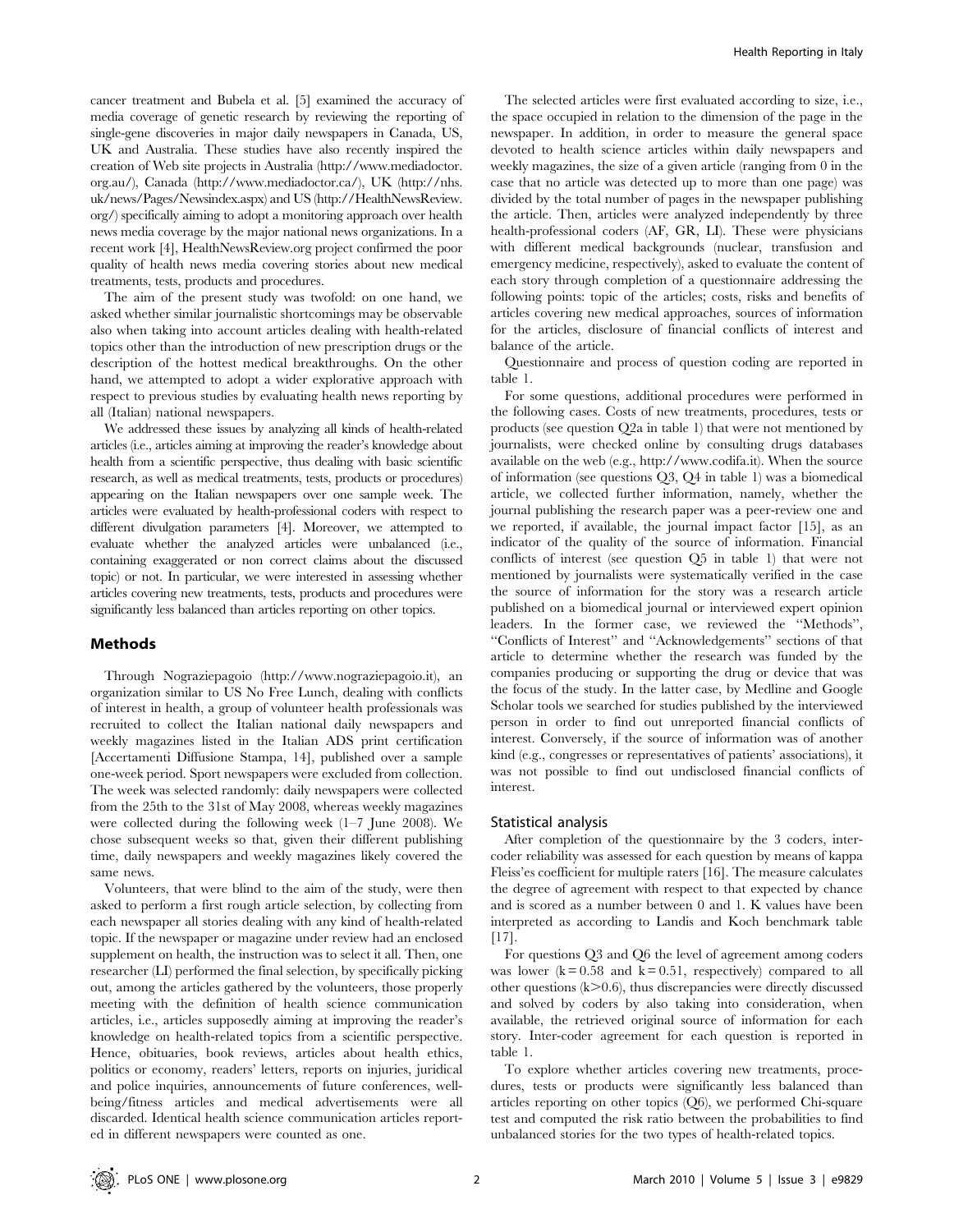#### Table 1. Information about the questionnaire.

| Q1: What is the main topic of the<br>article?                                                                                                                                                                                         | Question to group articles according to the topic they dealt with. Coders had to tick one<br>or multiple of the following options: basic scientific research, treatment, prevention, diagnosis, other.                                                                                                                                                                                                                                                                                                                                                                                                                                                                                                                                                                                                        | $k = 0.67$                                      |
|---------------------------------------------------------------------------------------------------------------------------------------------------------------------------------------------------------------------------------------|---------------------------------------------------------------------------------------------------------------------------------------------------------------------------------------------------------------------------------------------------------------------------------------------------------------------------------------------------------------------------------------------------------------------------------------------------------------------------------------------------------------------------------------------------------------------------------------------------------------------------------------------------------------------------------------------------------------------------------------------------------------------------------------------------------------|-------------------------------------------------|
| Q2: Is the story about a new treatment,<br>procedure, test or product? If this is the<br>case, are costs (a), risks (b) and benefits (c)<br>of the new approach discussed? Are<br>benefits reported in relative or absolute<br>terms? | A story about a new medical treatment, procedure, test or product is incomplete if it does not<br>address costs, potential risks and benefits. Benefits have to be described in absolute rather than<br>relative terms. For example, a medical intervention reducing the incidence of myocardial infarction<br>from 3.9% to 2.5% can be described as either being 34% (relative) or 1.4% (absolute) effective.<br>Coders had to assess whether the story covered: costs of the approach and/or comparisons<br>of these with alternative approaches; potential risks; absolute or relative benefits.                                                                                                                                                                                                           | $a: k = 0.88$<br>b: $k = 0.87$<br>c: $k = 0.79$ |
| <b>Q3:</b> Is the source of information for<br>the topic discussed in the article<br>quoted?                                                                                                                                          | Journalists should always mention the source of information for the story they report in the article<br>so that the readers can have access to it. Coders had to verify that the source of information was present<br>and write it down (e.g., biomedical journals, congresses, interviewed expert opinion leaders, books,).                                                                                                                                                                                                                                                                                                                                                                                                                                                                                  | $k = 0.58$                                      |
| Q4: Is the source of information<br>compared with existing alternative<br>sources of information?                                                                                                                                     | A story is expected to put the new approach being discussed into the context of existing alternatives.<br>Coders were instructed to look for multiple sources of information mentioned in the article.                                                                                                                                                                                                                                                                                                                                                                                                                                                                                                                                                                                                        | $k = 0.73$                                      |
| Q5: Are financial conflicts of<br>interest mentioned?                                                                                                                                                                                 | Journalists should be vigilant in disclosing relevant financial conflicts of interest of those they<br>report about. Coders had to identify economical financial ties explicitly reported in the story.                                                                                                                                                                                                                                                                                                                                                                                                                                                                                                                                                                                                       | $k = 0.80$                                      |
| Q6: Is the article balanced or<br>unbalanced?                                                                                                                                                                                         | Journalists should give a balanced description of the object topic of the article, by cautioning about<br>interpreting study results or reporting information on new medical approaches. For example, unbalanced<br>stories are those overestimating the benefits of a medical treatment showed in a single or uncontrolled study<br>by not considering the limitations of such a study; or those incorrectly emphasizing the importance of a basic<br>scientific discovery with claims that go far beyond the potential implications of the findings. Coders had to<br>evaluate whether articles were balanced or unbalanced, i.e., containing exaggerate or incorrect claims either in<br>the way the story is reported or the source of information describes the scientific results covered by the story. | $k = 0.51$                                      |

Third column indicates kappa Fleiss'es coefficient for inter-coder reliability computed after completion of the questionnaire by the three coders. doi:10.1371/journal.pone.0009829.t001

# Results

#### Database

Since sport newspapers were excluded from collection and some newspapers were not recovered, 41 out of the 55 national daily newspapers and 41 out of the 60 national weekly magazines (representing in both cases 89% of the total national circulation copies) were gathered by the collecting group. We identified in total 152 news stories, satisfying the criteria described in the Methods section. Since 6 of these were identical articles published on different inter-linked daily newspapers, they were counted as one. Therefore, the database for the present work included 146 articles: 110 coming from the daily newspapers and 36 taken from the weekly magazines (see Figure 1).

#### Size of articles

The majority of the selected articles (51%) were less than one quarter of a page, 16% were from one to three pages, whereas the remaining articles were equally distributed across the other intermediate size categories listed in table 2. By looking at the size according to the type of newspapers, most of the stories selected from daily newspapers (61/110, 56%) were less than one quarter of page, whereas the majority of the stories from weekly magazines (15/36, 42%) were more than one page long.

By averaging across newspapers the ratios obtained by diving the size of a given article by the total number of newspaper pages we found that, overall, Italian press dedicates 0.7% of the total content to health news.

## Main topics of the articles

Articles were mainly categorized as dealing with basic scientific research (40/146, 27%), medical treatments (36/146, 25%) or multiple topics among treatment, prevention and diagnosis (32/146, 22%). Percentages of articles assigned to the different topic categories provided in the first question of the survey are reported in table 3.

By looking at the number of articles covering new medical approaches, 26 discussed a new treatment, 14 discussed a new

procedure, 3 discussed a new test, and 6 discussed a new product, for a total of 49/146 (34%) discussing any new treatment, procedure, text or product. In contrast, 97 (66%) covered common medical treatments or basic scientific research.

# Costs, risks and benefits of new treatments, procedures, tests or products

Evaluation of costs, risks and benefits of the 49 stories covering new medical approaches revealed that costs were mentioned in 6 articles (12%). Interestingly, most of articles about new treatments  $(15/26)$  concerned costly drugs  $(<50 \text{ } \in \text{ } \infty$  in 2 cases,  $50-500 \text{ } \in \text{ } \infty$  in 4 cases, 500–1000  $\in$  in 5 cases,  $>$ 1000  $\in$  in 4 cases) already on the market but only 2 of these mentioned costs.

Risks were reported in 6/49 articles (12%).

A generic benefit was always (in 49/49 cases) reported in qualitative terms. However, benefits were never quantified as absolute values; they were expressed in relative terms in 16/49 cases (33%).

#### Sources of information

In most of the articles (95%), the sources of information were clearly identifiable. They were of the following types: research articles published on biomedical journals (28%), interviewed expert opinion leaders (professors, researchers, head physicians, representatives of patients' associations or, less frequently, experts of companies) (59%), congresses (29%) or books (3%).

When the source of information was a research article published on a biomedical journal, we found that in most of the cases, the journal was a peer review one with an average IF of 15.3 (range: 1.5–52.6). Only in 9/146 stories (6%) more than one single source of information were cited.

# Disclosure of financial conflicts of interest

Financial conflicts of interest were explicitly reported in 13/146 stories (9%). Among the articles not reporting any financial conflict of interest (133/146, 91%), 15 were shown to underreport a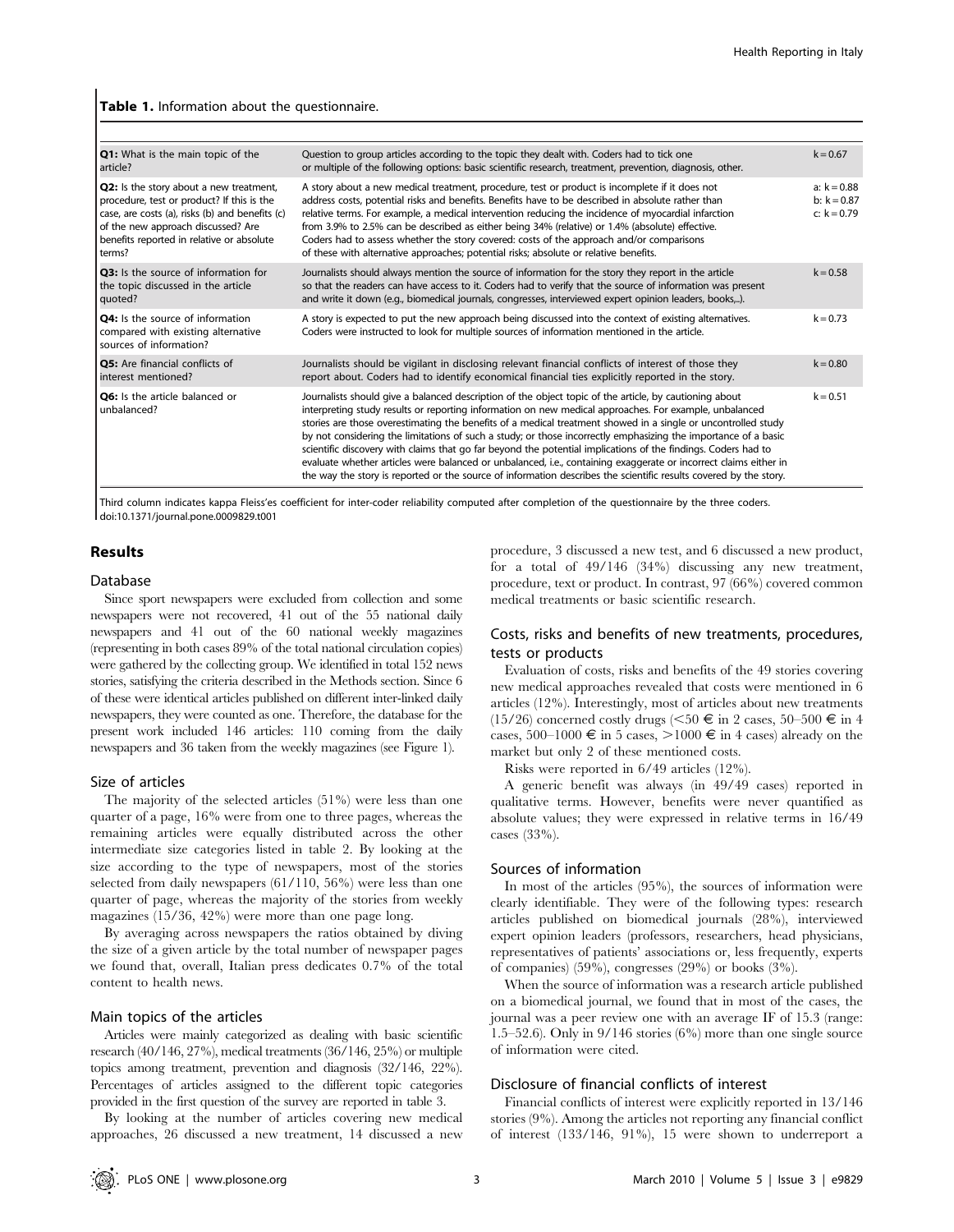

Figure 1. Newspapers collection and articles selection for the present database. Data on circulation copies are based on ADS database [14].  $DN =$  daily newspapers;  $WM =$  weekly magazines. doi:10.1371/journal.pone.0009829.g001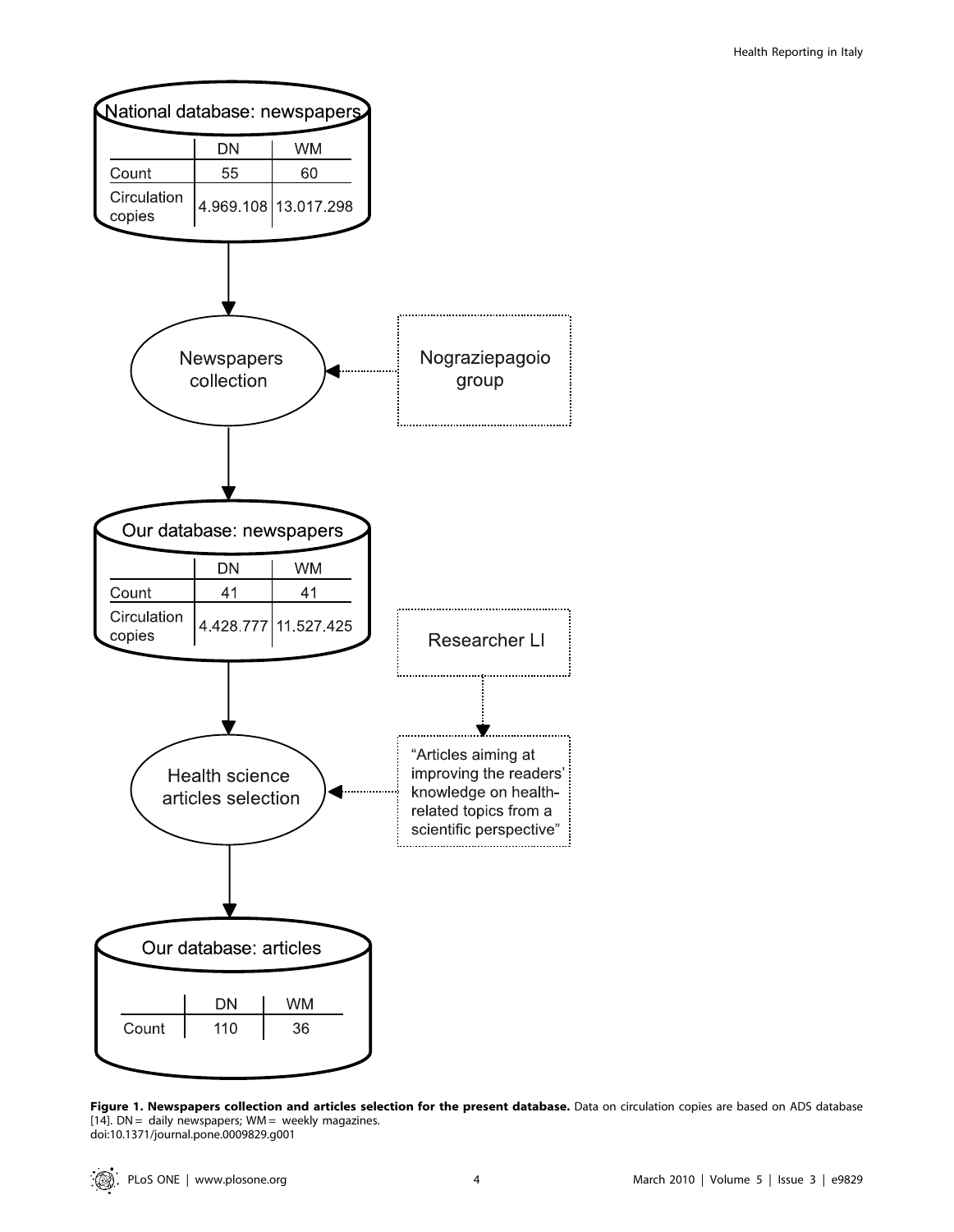#### Table 2. Size of articles.

|                         |          | Article space in relation to page size |              |           |          |              |  |
|-------------------------|----------|----------------------------------------|--------------|-----------|----------|--------------|--|
|                         | Small*   | < 0.25                                 | $0.25 - 0.5$ | $0.5 - 1$ | >1       | <b>Total</b> |  |
| Daily Newspapers        | 13 (12%) | 48 (44%)                               | 28 (25%)     | 13 (12%)  | 8(7%)    | 110 (100%)   |  |
| <b>Weekly Magazines</b> | (3%)     | 12 (33%)                               | $4(11\%)$    | 4 (11%)   | 15 (42%) | 36 (100%)    |  |
| l Sub-total             | 14 (10%) | 60 (41%)                               | 32 (22%)     | 17 (11%)  | 23 (16%) | 146 (100%)   |  |

\*Small reports are of three paragraphs or less.

doi:10.1371/journal.pone.0009829.t002

conflict of interest that actually did exist (15/146, 9.5%), as we demonstrated by performing the additional procedures described in the Methods.

## Balance

Coders judged that articles were not balanced in 28/146 cases (19%). After discrepancies were solved by coders, according to procedures described in the Methods (inter-coder agreement for this question was  $k = 0.51$ , results did not change substantially: 27 out of 146 stories (18%) were judged unbalanced. The majority of the unbalanced stories were about new treatments, procedures, tests or products (22/49, 45%) and only 5 were stories reporting common treatments or basic scientific research (5/97, 5%) (Chisquare  $= 32.00$ ,  $P \le 0.001$ ), meaning that the relative risk for unbalanced stories between the two types of stories was 8.72 (CI: 8.28–9.16, P $<$ 0.05).

In the majority of the unbalanced stories, exaggerated or incorrect claims aimed at or had the effect to favor a new treatment, procedure, test or product.

#### Case examples of unbalanced press stories

One story about a new treatment overestimated the results of a study testing a new anti-hypertensive drug. Whereas the original study concluded that there was no substantial difference between the new drug and one of the most commonly used antihypertensive drugs, the story only reported the efficacy of the new drug compared to placebo, thus incorrectly exaggerating its benefits on blood pressure. In a story covering a new procedure, it was incorrectly claimed that anti-obesity surgical operations might increase patients' survival up to 88%, suggesting that 1% of the Italian population would benefit from this procedure. Besides exaggerating benefits, this story also did not mention at all risks

| Table 3. Main topic of articles (Q1). |  |  |  |  |  |
|---------------------------------------|--|--|--|--|--|
|---------------------------------------|--|--|--|--|--|

| Topic                     | <b>Daily newspapers</b><br>$N = 110$ | <b>Weekly magazines</b><br>$N = 36$ |
|---------------------------|--------------------------------------|-------------------------------------|
| Basic scientific research | 38 (35%)                             | 2(5%)                               |
| l Treatment               | 27 (24%)                             | 9(25%)                              |
| Prevention                | 11 (10%)                             | 13 (36%)                            |
| Diagnosis                 | 3(3%)                                | 0(0)                                |
| Multiple*                 | 25 (23%)                             | 7(19%)                              |
| Other                     | 6(5%)                                | 4 (12%)                             |
| Not classified            | $0(0\%)$                             | 1(3%)                               |

\*Note that many articles were assigned to more than one topic among treatment, prevention and diagnosis.

doi:10.1371/journal.pone.0009829.t003

related to surgery. In one story about breast cancer, Positron Emission Tomography (PET) was incorrectly presented as a screening tool and a new genetic test, not yet validated, was described as essential to prevent relapses. Another story erroneously associated the fact that implantable digital defibrillators are more precise than canonical ones to the fact that they are more life-saving, thus increasing benefits of the new product though there is no effective advantage for health. A basic scientific research story reporting the results of a functional Magnetic Resonance Imaging study measuring brain activity of experimental participants asked to think about objects belonging to different semantic categories, exaggeratedly claimed (even in the title) that these findings will lay the ground for future mind reading.

# Discussion

Our analysis of the health-related coverage of Italian daily newspapers and weekly magazines shows that little attention, only 0.7% of the available printed space, is given to health-related issues. The quality of the information was also shown to be poor. For instance, the analyzed articles tended to ignore or minimize costs and risks. Moreover, though at least benefits were always mentioned in qualitative terms, they were quantified in relative rather than absolute terms in one third of the stories only. Identified sources of information were mainly research articles published on biomedical journals, communications from conferences or interviews to opinion leaders in a particular scientific field. Alternative sources of information were seldom taken into consideration. Our sample also showed that science journalism failed to disclose financial conflicts of interest in half cases. Importantly, a substantial portion of the examined stories were unbalanced. In particular, we observed that health news stories reporting on a new treatment, procedure, test or product, showed approximately a 9 times higher risk of unbalance than stories about common treatments or basic research.

These findings greatly overlap with those of previous studies about media coverage in English-speaking countries reporting under-disclosed important information by science journalism and raise again the fundamental issue whether popular media is detrimental rather than useful to public health. The very well known communication bias to minimize costs and risks and to express benefits in relative rather than absolute terms [4–7,12] does not help neither physicians nor patients to be fully aware of costs [18] and potential harms on one side and to correctly perceive efficacy of treatments on the other [19]. Similarly to other works [8,9,20], we found that financial conflicts of interest were underreported. It is worthwhile noting that our results likely underestimate the extent of financial ties, since to disclose unaccounted conflicts of interest we could only rely on scientific literature, where such ties have been demonstrated to be underreported [21–25].